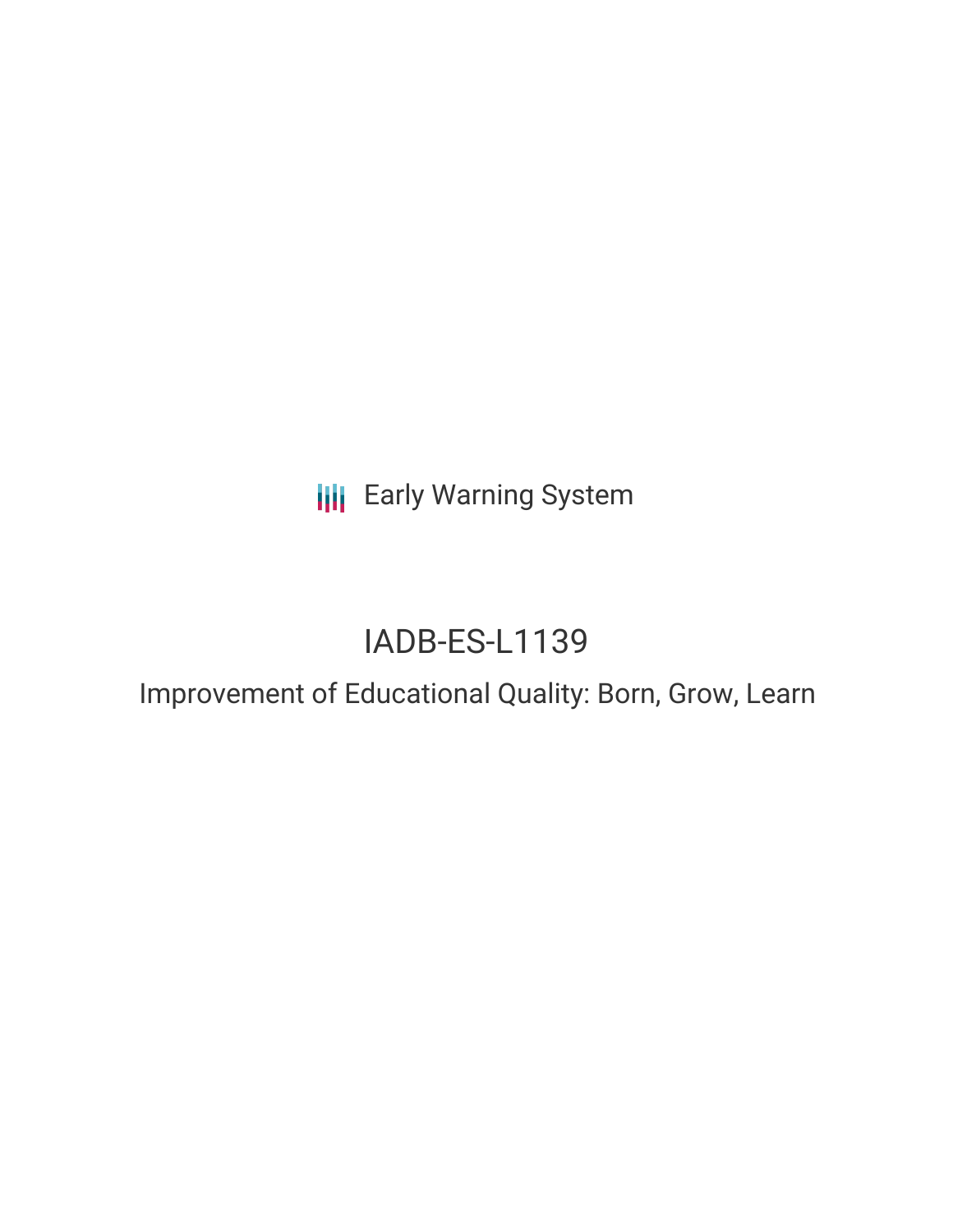

## **Quick Facts**

| <b>Countries</b>               | El Salvador                            |
|--------------------------------|----------------------------------------|
| <b>Financial Institutions</b>  | Inter-American Development Bank (IADB) |
| <b>Status</b>                  | Active                                 |
| <b>Bank Risk Rating</b>        | B                                      |
| <b>Borrower</b>                | Government of El Salvador              |
| <b>Sectors</b>                 | <b>Education and Health</b>            |
| <b>Investment Type(s)</b>      | Loan                                   |
| <b>Investment Amount (USD)</b> | \$100.00 million                       |
| <b>Project Cost (USD)</b>      | \$100.00 million                       |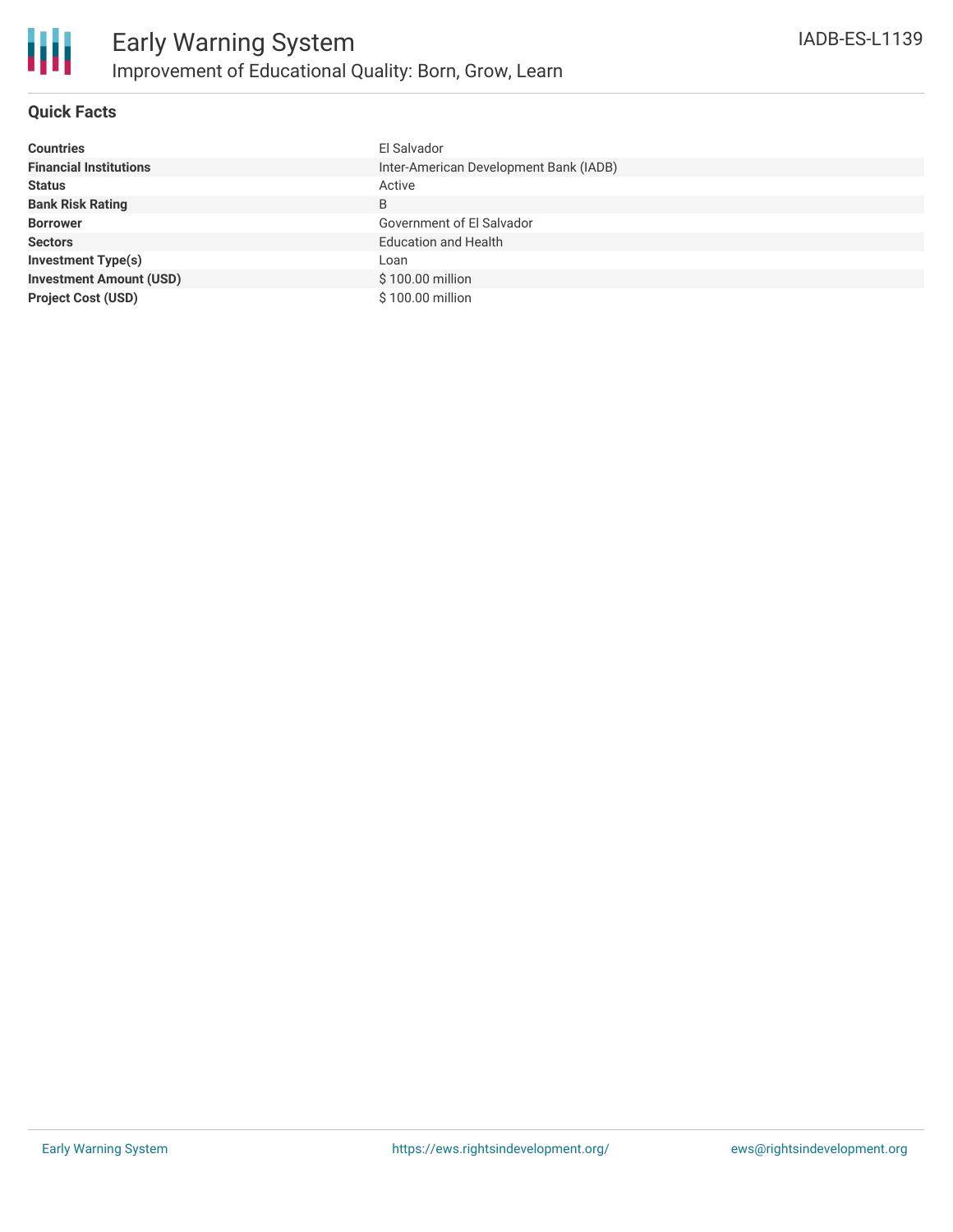

# **Project Description**

Contribute to the Improvement in Quality of the Education System in El Salvador.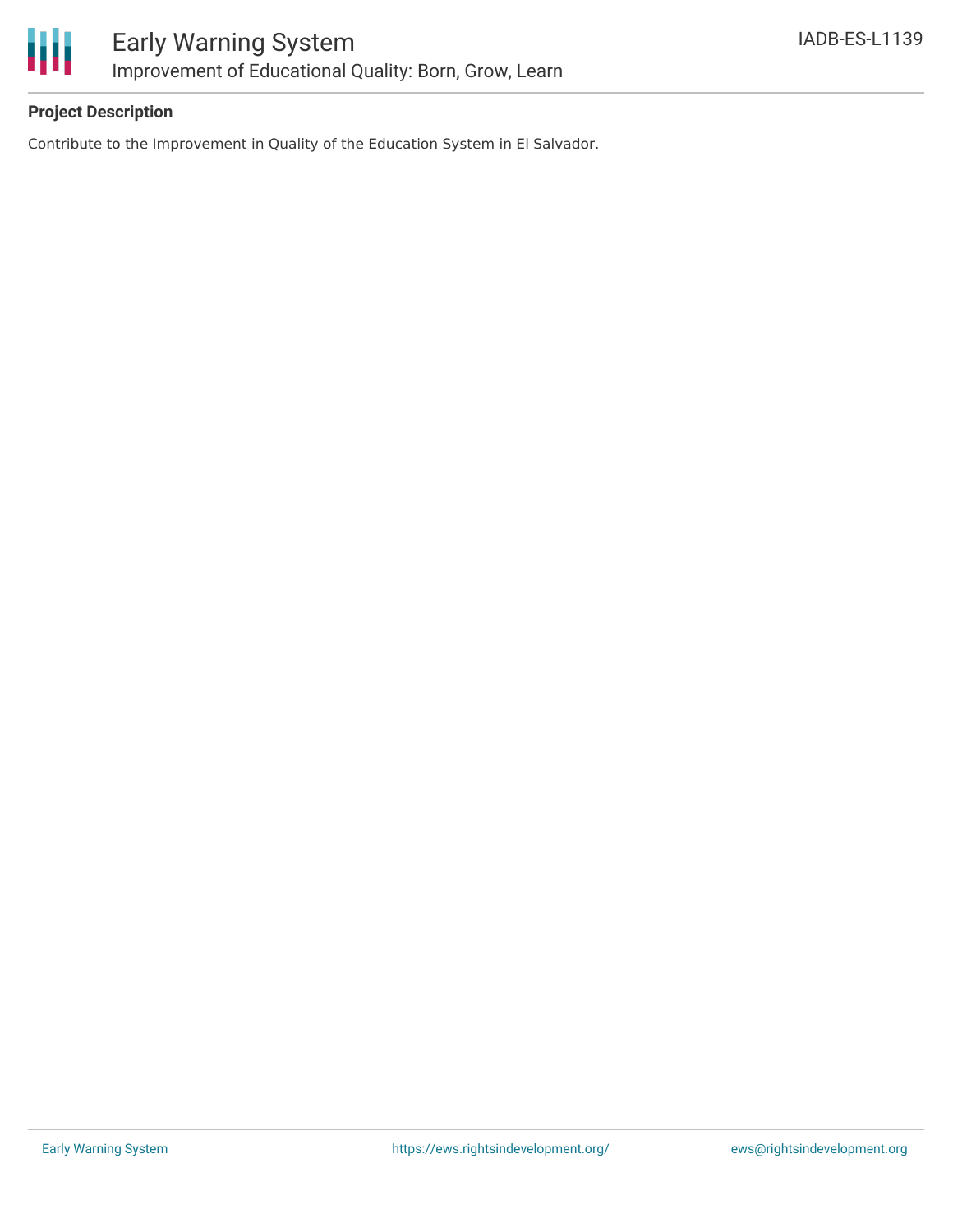

#### **Investment Description**

• Inter-American Development Bank (IADB)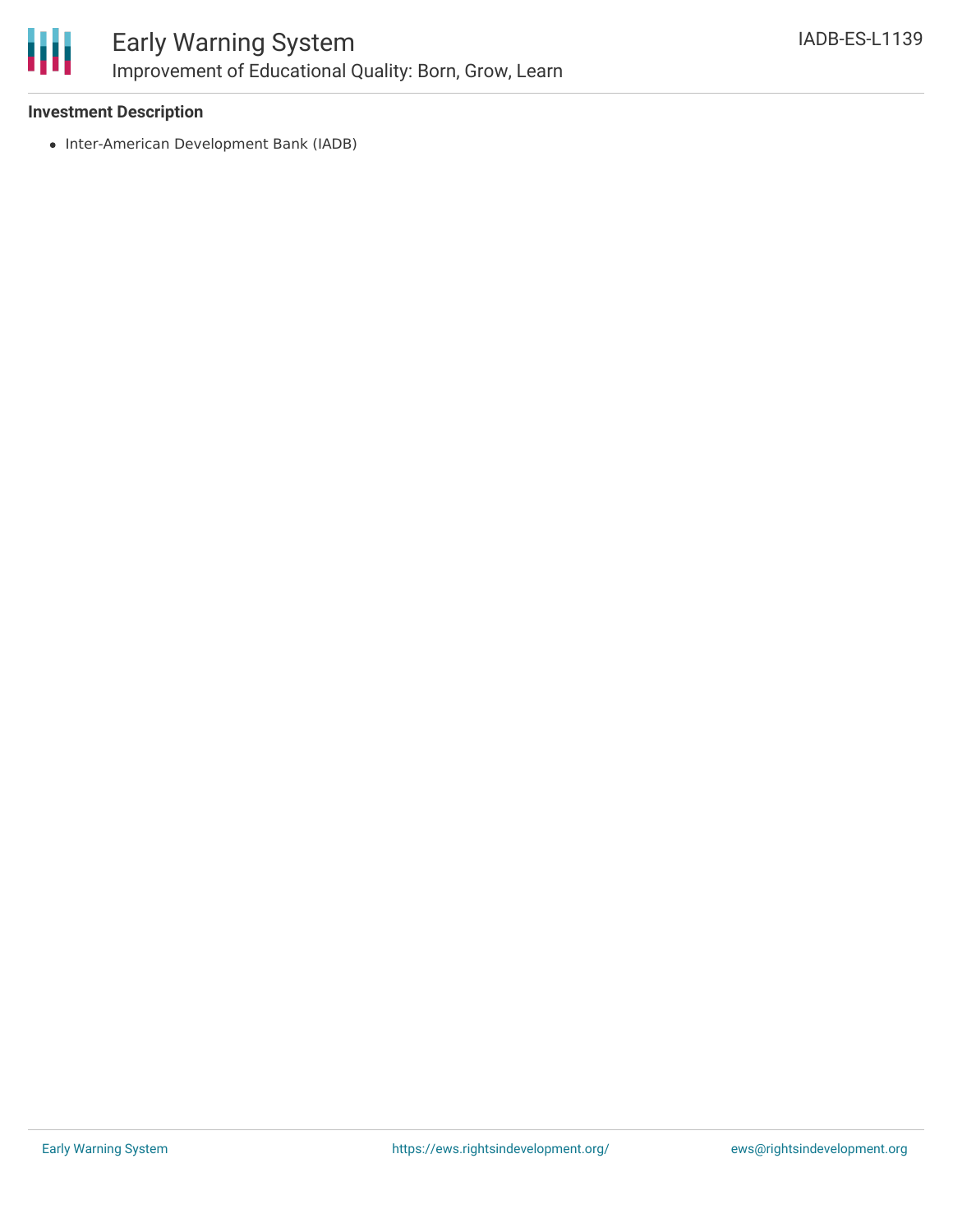# **Contact Information**

#### ACCOUNTABILITY MECHANISM OF IADB

The Independent Consultation and Investigation Mechanism (MICI) is the independent complaint mechanism and fact-finding body for people who have been or are likely to be adversely affected by an Inter-American Development Bank (IDB) or Inter-American Investment Corporation (IIC)-funded project. If you submit a complaint to MICI, they may assist you in addressing the problems you raised through a dispute-resolution process with those implementing the project and/or through an investigation to assess whether the IDB or IIC is following its own policies for preventing or mitigating harm to people or the environment. You can submit a complaint by sending an email to MICI@iadb.org. You can learn more about the MICI and how to file a complaint at http://www.iadb.org/en/mici/mici,1752.html (in English) or http://www.iadb.org/es/mici/mici,1752.html (Spanish).